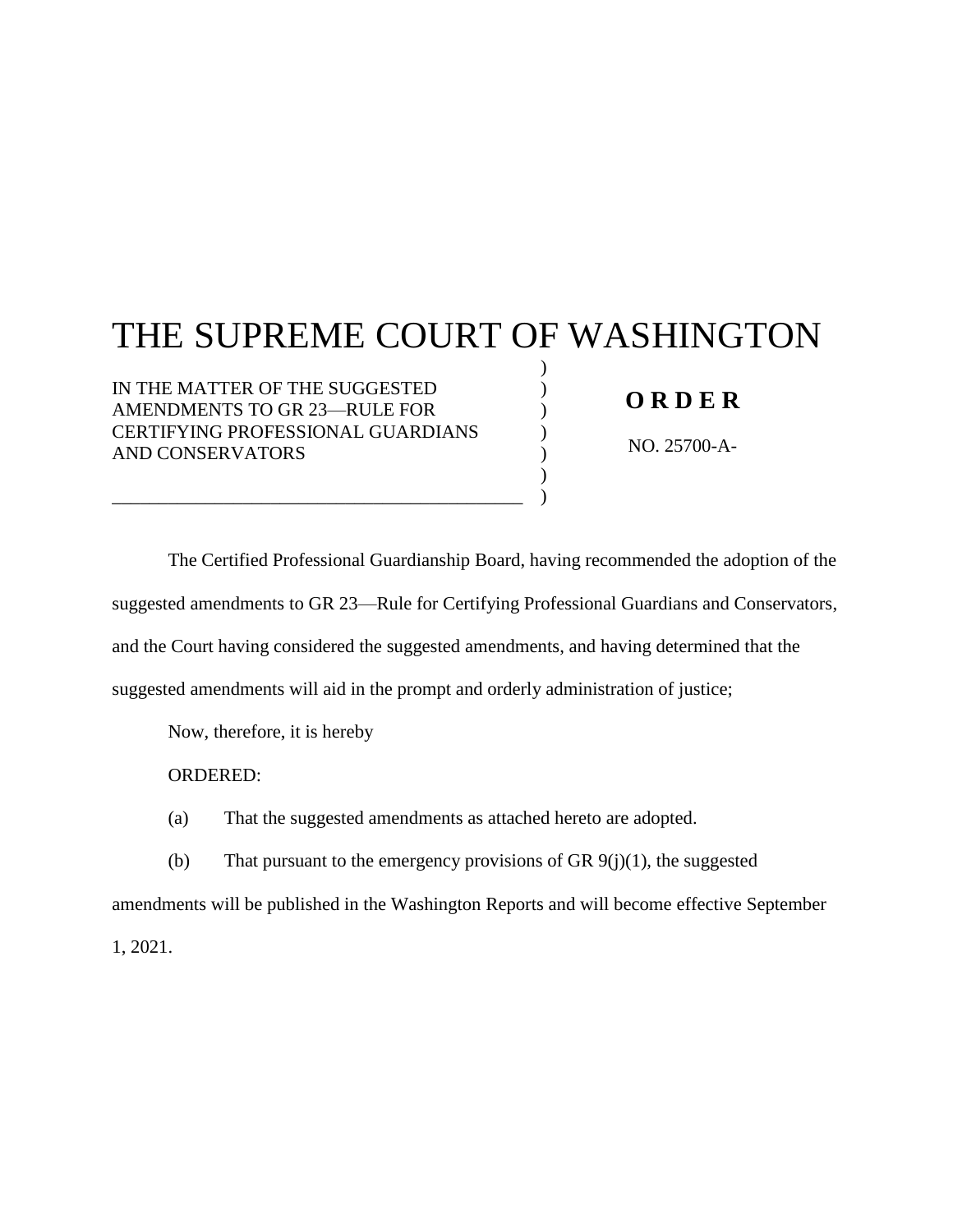## Page 2 ORDER IN THE MATTER OF THE SUGGESTED AMENDMENTS TO GR 23—RULE FOR CERTIFYING PROFESSIONAL GUARDIANS AND CONSERVATORS

DATED at Olympia, Washington this 4th day of June, 2021.

 $2\acute{q}$ lea González,

Johnson

Madsen, J.

Wen Owen

Stephens, J

Gordon McCloud, J.

Montoya

Whitener, J.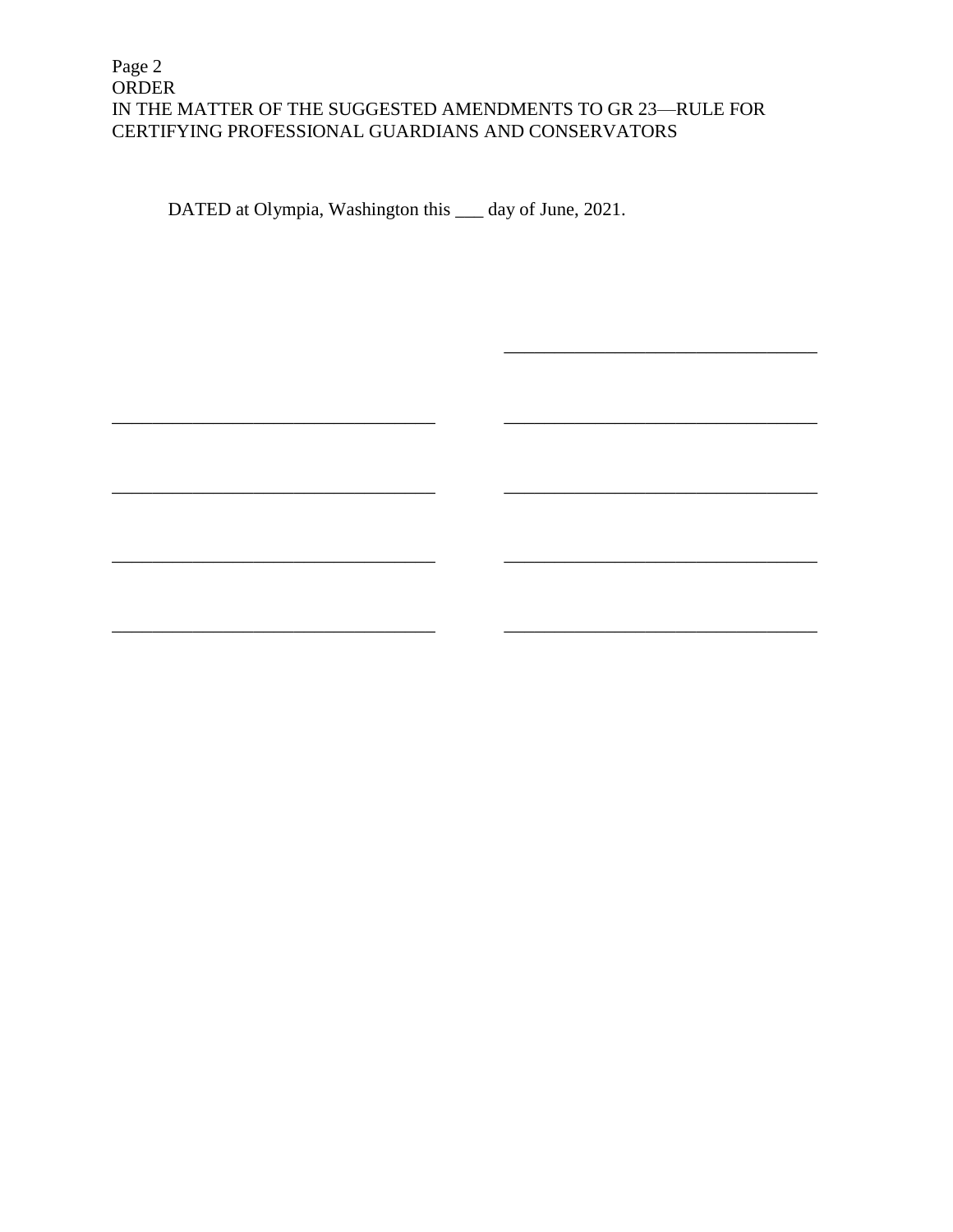

*Certified Professional Guardianship Board*

ADMINISTRATIVE OFFICE OF THE COURTS

**Dawn Marie Rubio** State Court Administrator

## **SUGGESTED AMENDMENTS TO GENERAL RULE (GR) 23 RULE FOR CERTIFYING PROFESSIONAL GUARDIANS**

- **(A)Name of Proponent:** Certified Professional Guardianship Board ("Board" herein)
- **(B)Spokesperson:** Judge Rachelle Anderson, Chair, Certified Professional Guardianship Board
- **(C)Purpose:** The suggested amendments aim to align General Rule 23 with changes to nomenclature and qualifications of guardians pursuant to the Uniform Guardianship, Conservatorship, and Other Protective Arrangements Act (or "UGA") as codified at RCW 11.130. The UGA becomes effective on January 1, 2022, with the exception of the provisions covering minor guardianship, which become effective January 1. 2021. The suggested amendments also propose to change the formal education requirement for professional guardians currently contained in GR 23. The Board requests the Court to consider whether the profession may benefit from allowing individuals to become certified who may have lacked access to higher education, but who possess substantial relevant experience and complete Board required training.

## **Introduction**

A guardian is a person appointed by the superior court to make decisions on behalf of a person who does not possess legal capacity. A guardian may be appointed to make all decisions on behalf of a person (full guardianship) or a defined decision or subset of decisions (limited guardianship). Further, a guardian may be appointed to make decisions with respect to health, safety and welfare of an individual (guardian of the person) or with respect to an individual's finances (guardian of the estate) or both.

The superior court may appoint as guardian a family member, friend, volunteer, or a "professional guardian." A professional guardian is paid to provide guardianship services to three or more persons under both current law and the UGA. *See* RCW 11.88.008 and RCW 11.130.010 (26).

To qualify for appointment by the superior court, a professional guardian must meet the certification requirements established by the administrator of the courts under current law and the UGA. *See* RCW 11.88.020(1) and RCW 11.130.090(1) (with limited statutory exceptions). Certification requirements include completion of training as determined by the Board. The Supreme Court delegated authority and responsibility to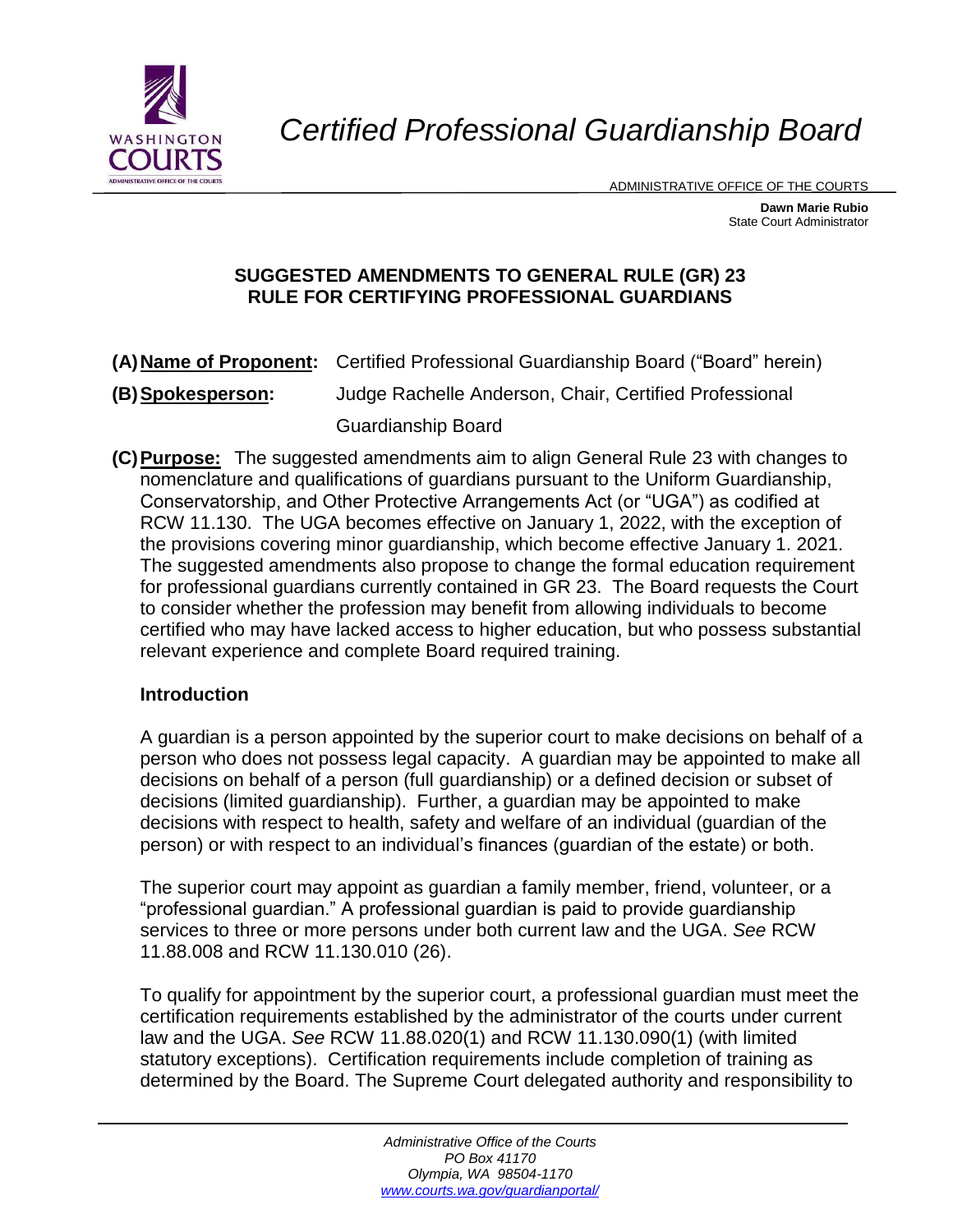develop, adopt and implement regulations governing certification, minimum standards of practice, training, and discipline of professional guardians, to protect the public and facilitate the delivery of competent and ethical guardianship services to the Board in General Rule 23.

## **I. Align GR 23 with nomenclature and guardian qualifications of the Uniform Guardianship, Conservatorship, and Other Protective Arrangements Act (UGA)**

The UGA promotes using person-centered language including replacing the terms "ward" and "incapacitated person" with "individual subject to guardianship or conservatorship." The UGA also introduces "conservatorship" in lieu of "guardian of the estate." The UGA includes sections providing for court orders of a protective arrangement for an individual in lieu of guardianship or conservatorship, but based upon the same capacity determinations. The UGA also focuses on lesser restrictive alternatives, including provisions governing supported decision making agreements.

The suggested changes include technical reference to the correct Chapters of the RCW. Suggested changes include replacing the terms "guardian of the estate," "guardianship of the estate" and "incapacitated person" with "conservator," "conservatorship" and "individual subject to guardianship" or "individual subject to conservatorship" respectively. The suggested changes align the age requirements and define the criminal convictions, court or administrative proceedings findings that may disqualify an individual from certification, as well as required disclosures. The suggested title of GR 23 and the Board's name clarify that GR 23 governs both the practice of guardianship, which involves making decisions about the personal affairs of another person, and conservatorship, which involves management of another person's property and financial affairs. The suggested changes restate the functions of the Board as expressed by the Court in case law.

## **II. Change in the Formal Education Minimum Requirement**

Currently, GR 23 requires that an applicant possess a minimum of a two year associates degree to qualify for certification. The Board considered the various complex pros and cons of retaining the formal education minimum requirement. Ultimately, the Board concluded that it would be making an important statement about diversity and inclusion by suggesting changing the requirement. This suggestion acknowledges that the post-secondary education requirement has acted as a barrier for communities within the state that have historically not had resources and access to higher education. Further, the Board bases it recommendation on the pillars of the substantial relevant experience requirement (five years) and the robust training program that the Board requires applicants to complete, in addition to meeting all other application requirements.

Another key consideration was that of language and cultural competency of CPG services and the needs of underserved communities. The Board took note of the issue of underserved communities across the state. This suggested change may allow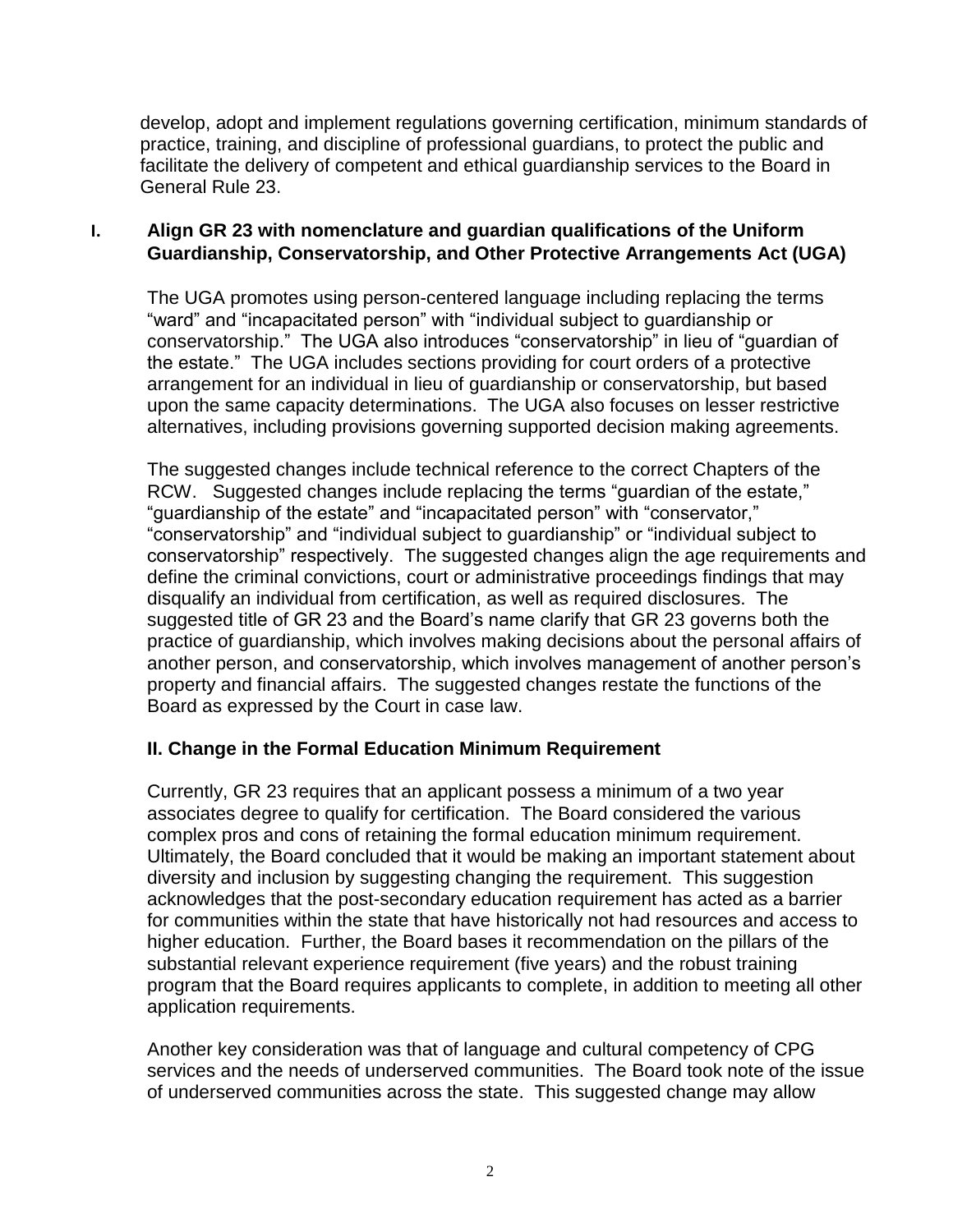Washington's vulnerable populations to be better served by establishing a path for individuals who for historical reasons have not had access to higher education, but bring knowledge, skills and competencies of great value to Washington's diverse population of vulnerable individuals.

#### **Recommendations**

The Board considered these suggestions and voted to approve the suggested amendments.

**(D) Hearing**: None requested.

**(E) Expedited Consideration:** Is not requested.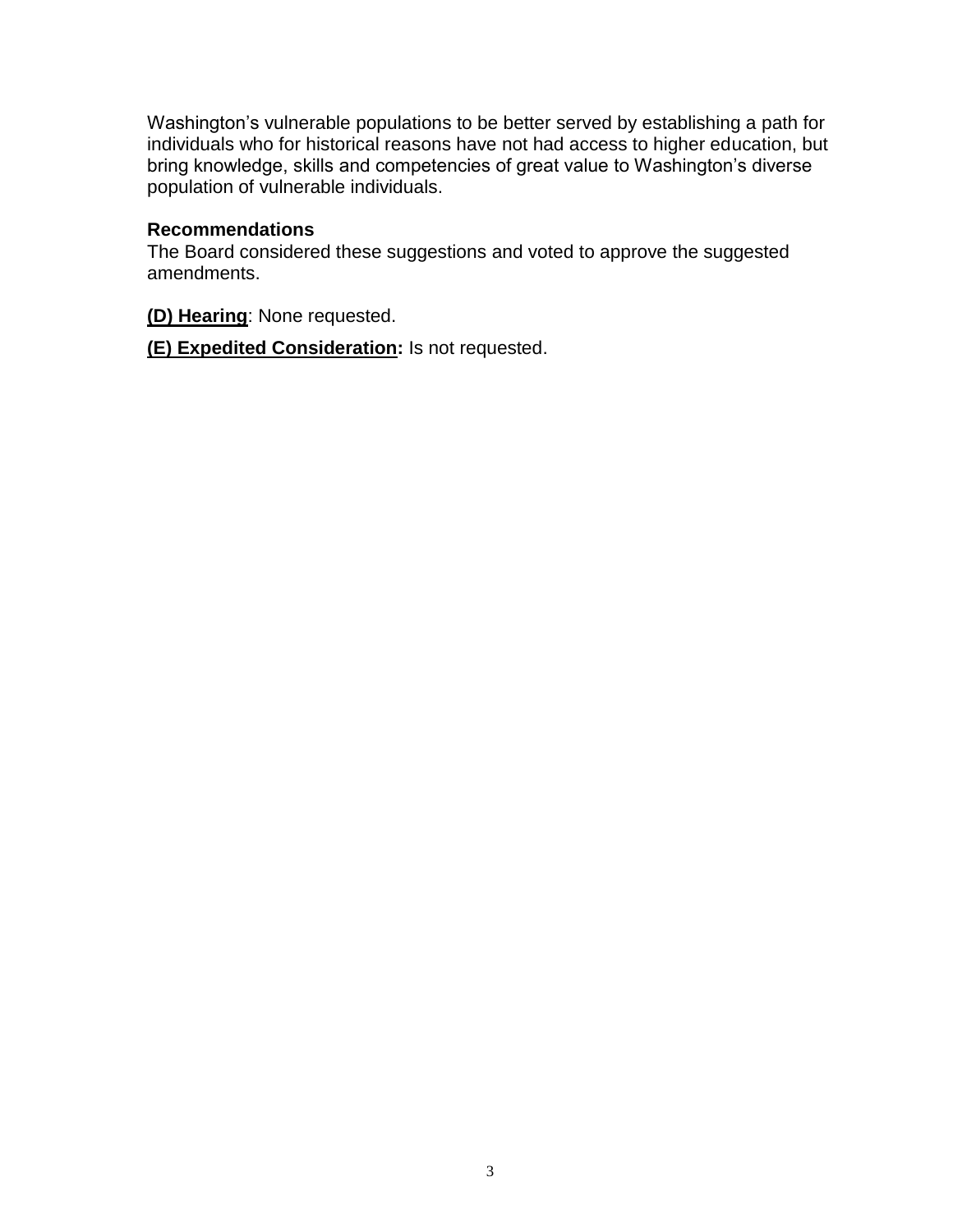#### **RULE FOR CERTIFYING PROFESSIONAL GUARDIANS AND CONSERVATORS**

**(a) Purpose and Scope**. This rule establishes the standards and criteria for the certification of professional guardians and conservators as defined by RCW 11.88.008 11.130.010 (26) and prescribes the conditions of and limitations upon their activities. This rule does not duplicate the statutory process by which the courts supervise guardians and conservators nor is it a mechanism to appeal a court decision regarding the appointment or conduct statutory duties of a professional guardian or conservator.

**(b) Jurisdiction**. All professional guardians and conservators who practice in the state of Washington are subject to these rules and regulations. Jurisdiction shall continue whether or not the professional guardian and conservator retains certification under this rule, and regardless of the professional guardian's and conservator's residence.

#### **(c) Certified Professional Guardianship and Conservatorship Board**.

(1) *Establishment*.

(i) Membership. The Supreme Court shall appoint a Certified Professional Guardianship and Conservatorship Board (Board) of 12 or more members. The Board shall include representatives from the following areas of expertise: professional guardians and conservators; attorneys; advocates for incapacitated persons individuals subject to guardianship and conservatorship; courts; state agencies; and those employed in medical, social, health, financial, or other fields pertinent to guardianships and conservatorships. No more than one-third of the Board membership shall be practicing professional guardians and conservators.

(ii)–(iv) [Unchanged.]

(2) *Authority*. The Court authorizes and grants to the Board jurisdiction to oversee the certification, regulation, investigation and discipline of professional guardian and conservators and related agencies.<sup>1</sup>

(23) *Duties and Powers*.

(i) Applications. The Board shall process applications for professional guardian and conservator certification under this rule. The Board may delay or deny certification if an applicant fails to provide required basic or supplemental information.

(ii) Standards of Practice. The Board shall adopt and implement policies or regulations setting forth minimum standards of practice which professional guardians and conservators shall meet.

(iii) Training Program. The Board shall adopt and implement regulations establishing a professional guardian and conservator training program.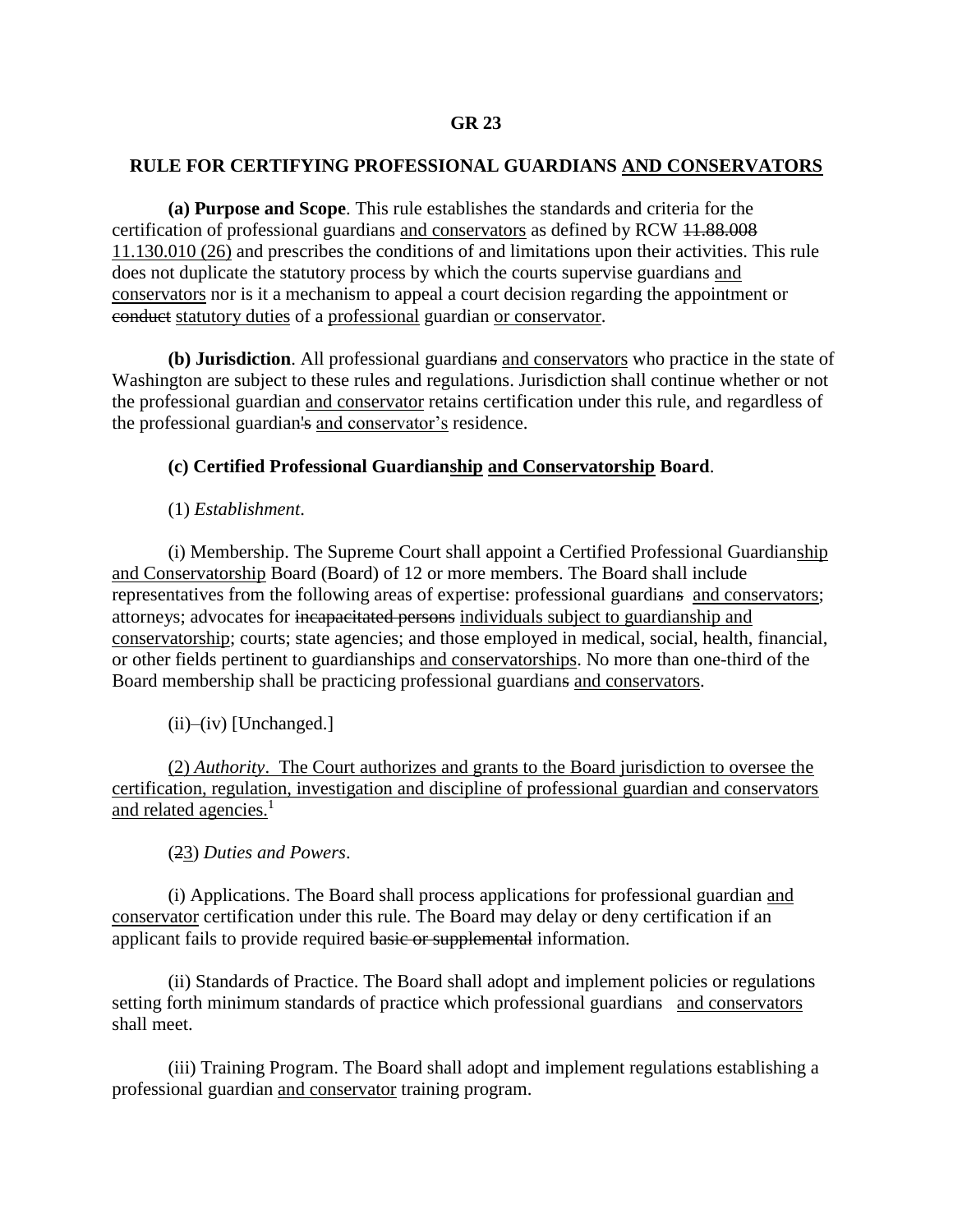(iv)–(vii) [Unchanged.]

(viii) Grievances and Disciplinary Sanctions. The Board shall adopt and implement procedures to review any allegation that a professional guardian and conservator has violated an applicable statute, fiduciary duty, court order, standard of practice, rule, regulation, or other requirement governing the conduct of professional guardians and conservators. The Board may take disciplinary action and impose disciplinary sanctions based on findings that establish a violation of an applicable statute, duty, court order, standard of practice, rule, regulation or other requirement governing the conduct of professional guardians and conservators. Sanctions may include decertification or lesser remedies or actions designed to ensure compliance with duties, standards, and requirements for professional guardians and conservators.

 $\frac{1}{1}$  (ix) Investigation. The Board may investigate to determine whether an applicant for certification meets the certification requirements established in this rule. The Board may also investigate to determine whether a professional guardian and conservator has violated any statute, fiduciary duty, court order, standard of practice, rule, regulation, or other requirement governing the conduct of professional guardians and conservators.

 $(x)$ – $(xi)$  [Unchanged.]

(xii) Meetings. The Board shall hold meetings as determined to be necessary by the c Chair. Meetings of the Board will be open to the public except for executive session, review panel, or disciplinary meetings prior to filing of a disciplinary complaint.

(xiii) [Unchanged.]

 $\overline{a}$ 

(34) *Board Expenses*. Board members shall not be compensated for their services. Consistent with the Office of Financial Management rules, Board members shall be reimbursed for actual and necessary expenses incurred in the performance of their duties. All expenses shall be paid pursuant to a budget submitted to and approved by the Supreme Court. Funds accumulated from examination fees, annual fees, and other revenues shall be used to defray Board expenses.

(45) *Agency*. Hearing officers are agents of the Board and are accorded rights of such agency.

(56) *Immunity from Liability*. The Board, its members, or agents, including duly appointed hearing officers, shall enjoy quasi-judicial immunity if the Supreme Court would have immunity in performing the same functions.

(67) Conflict of Interest. A Board member should disqualify himself or herself from making any decisions in a proceeding in which his or her impartiality might reasonably be

<sup>1</sup> This section codifies a central tenet of the Supreme Court's decision *In re Disciplinary Proceeding Against Petersen*, 180 Wn.2d 768 (2014).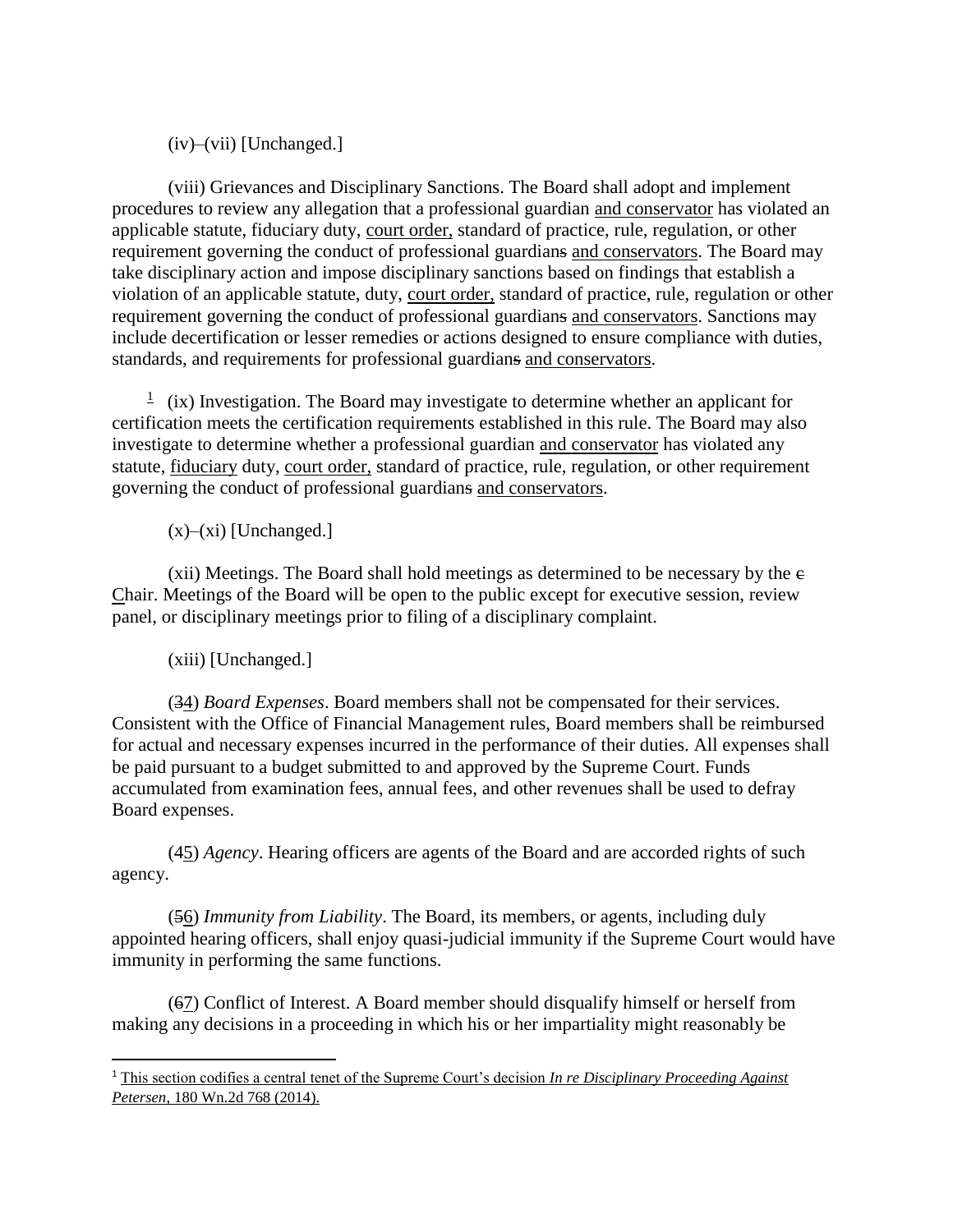questioned, including but not limited to, when the Board member has a personal bias or prejudice concerning a party or personal knowledge of disputed evidentiary facts concerning the proceeding.

(78) *Leave of Absence*. The Board may adopt regulations specifying that a Board member who is the subject of a disciplinary investigation by the Board must take a leave of absence from the Board. A Board member may not continue to serve as a member of the Board if the Board or Supreme Court has imposed a final disciplinary sanction on the Board member.

(89) *Administration*. The Administrative Office of the Courts (AOC) shall provide administrative support to the Board and may contract with agencies or organizations to carry out the Board's administrative functions.

**(d) Certification Requirements**. Applicants, Certified Professional Guardians and Conservators, and Certified Agencies shall comply with the provisions of Chapter 11.88 and 11.92 11.130 RCW. In addition, individuals and agencies must meet the following minimum requirements.

(1) *Individual Certification*. The following requirements apply to applicants and do not apply to currently certified professional guardians, except as stated in subsection (d)(1)(vii). An individual applicant shall:

(i) Be at least  $18\ 21$  years of age;

(ii) [Unchanged.];

(iii) Have no felony or misdemeanor convictions involving moral turpitude convictions of a crime, or court or administrative proceeding findings, involving dishonesty, neglect, abuse, or use of physical force;

(iv) Have no convictions of a crime, or court or administrative proceeding findings, relevant to the functions the individual would assume as a guardian or conservator;

(iv) Possess a high school degree or GED equivalent and at least five full years' experience working in a discipline pertinent to the provision of guardianship and conservatorship services, or P possess an associate's degree from an accredited institution and at least four full years' experience working in a discipline pertinent to the provision of guardianship and conservatorship services, or a baccalaureate degree from an accredited institution and at least two full years' experience working in a discipline pertinent to the provision of guardianship and conservatorship services, or a Masters, J.D., Ph.D., or equivalent advanced degree from an accredited institution and at least one year's experience working in a discipline pertinent to the provision of guardianship and conservatorship services;

 $(v)(vi)$  The experience required by this rule is experience in which the applicant has developed skills that are transferable to the provision of guardianship and conservatorship services and must include decision-making or the use of independent judgment for the benefit of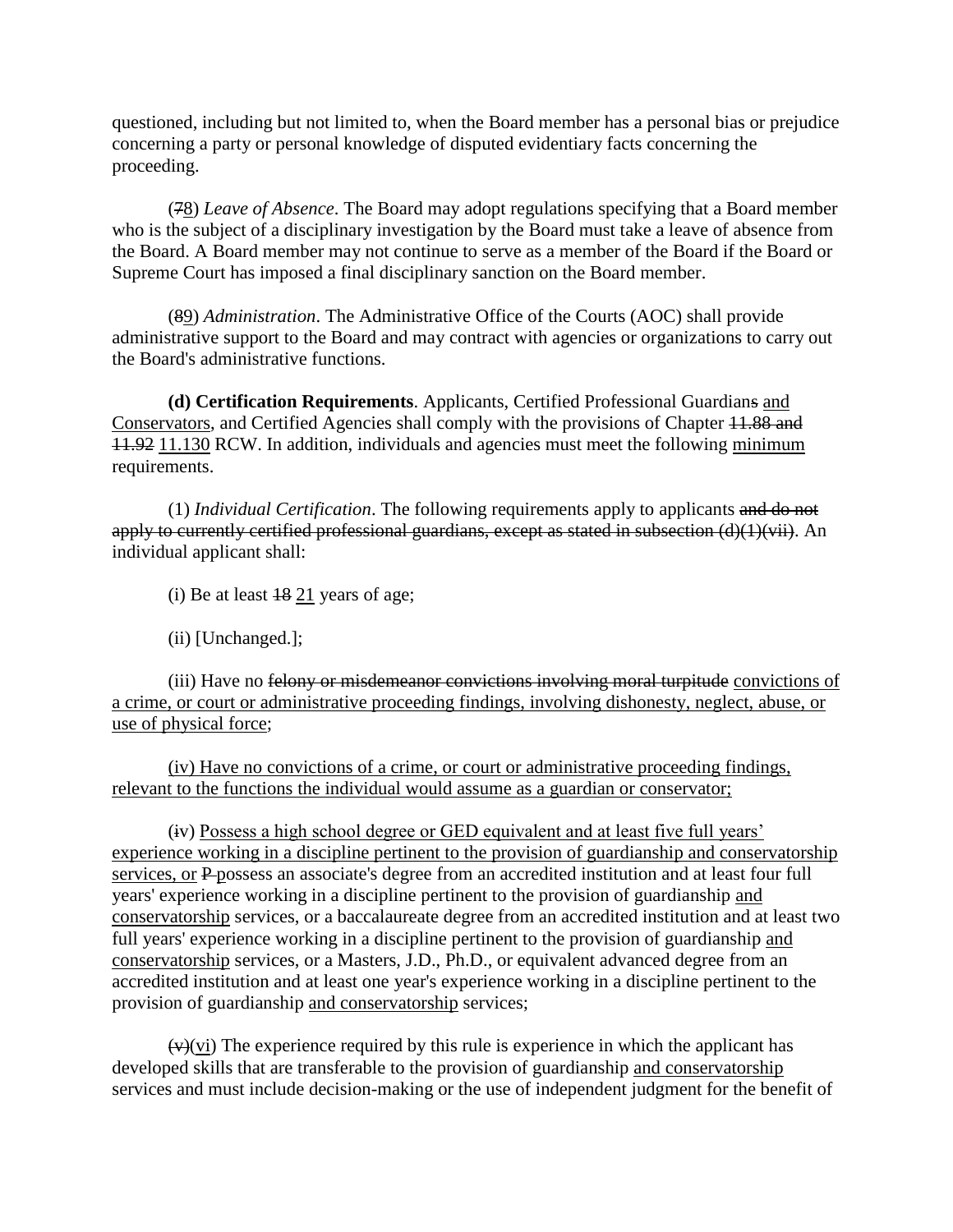others, not limited to incapacitated persons individuals subject to guardianship or conservatorship, in the area of legal, financial, social services or healthcare or other disciplines pertinent to the provision of guardianship and conservatorship services;

(vii) Have completed the mandatory certification training.

 (vii) Applicants enrolled in the mandatory certification training on September 12, 2008, and who satisfactorily complete that training, shall meet the certification requirements existing on that date, or the date the applicant submitted a complete application for certification, whichever date is earlier, and not the requirements set forth in this rule.

(viii) An individual certified under this General Rule prior to January 1, 2022 and in good standing under all Board regulations will automatically continue to be certified as a Certified Professional Guardian and Conservator (CPGC) as of January 1, 2022.

(2) *Agency Certification*. Agencies must meet the following additional requirements:

(i) All officers and directors of the corporation must meet the qualifications of RCW 11.88.020 11.130.090 for guardians and conservators;

(ii) Each agency shall have at least two (2) individuals in the agency certified as professional guardians and conservators, whose residence or principal place of business is in Washington S-state and who are so designated in minutes or a resolution from the Board of Directors; and

(iii) Each agency shall file and maintain in every guardianship and conservatorship court file a current designation of each certified professional guardian and conservator with final decision-making authority for the incapacitated person individual subject to guardianship or individual subject to conservatorship or their estate.

(3) [Unchanged.]

(4) *Insurance Coverage*. In addition to the bonding requirements of chapter 11.88 11.130.040 RCW, applicants must be insured or bonded at all times in such amount as may be determined by the Board and shall notify the Board immediately of cancellation of required coverage.

(5) *Financial Responsibility*. Applicants must provide proof of ability to respond to damages resulting from acts or omissions in the performance of services as a guardian or conservator. Proof of financial responsibility shall be in such form and in such amount as the Board may prescribe by regulation.

(6) *Application U under Oath*. Applicants must execute and file with the Board an approved application under oath.

(7) [Unchanged.]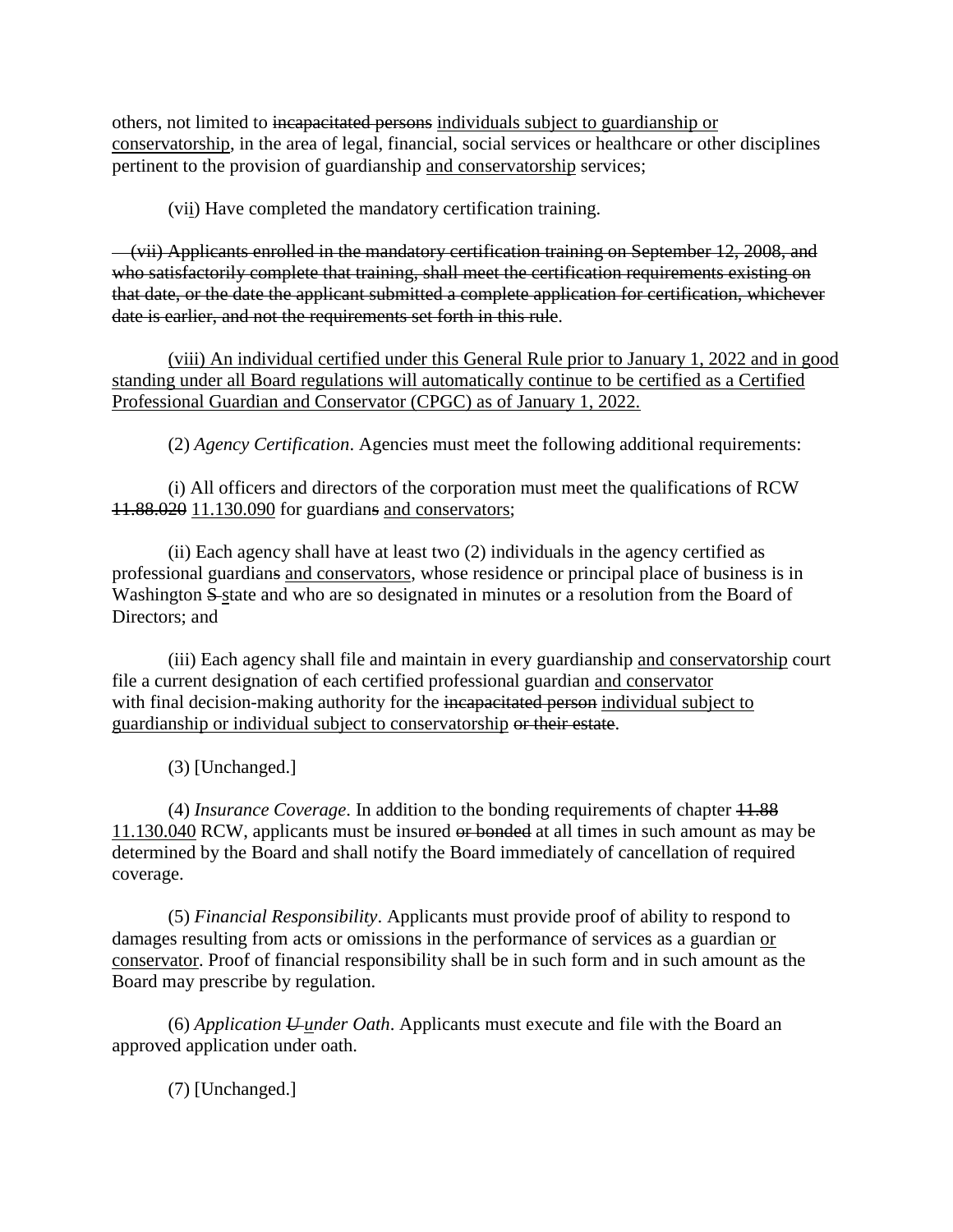(8) *Disclosure*. An applicant for certified professional guardian and conservator or certified agency shall disclose upon application:

(i)[Unchanged.]

(ii) Any court finding that the applicant has violated its duties as a fiduciary,  $\Theta$ committed a felony or any crime involving moral turpitude or has violated federal or any state's consumer protection act or violation of any other statute proscribing unfair or deceptive acts or practices in the conduct of business;

(iii) Any felony convictions;

(iv) Any criminal convictions, or any court or administrative proceeding findings, involving dishonesty, neglect, abuse, violence, or use of physical force;

(v) Any criminal convictions, or any court or administrative proceeding findings, relevant to the functions assumed as guardian or conservator;

(iivi) Any adjudication of the types specified in RCW 43.43.830 and RCW 43.43.842 (laws restricting access to, and professional licensing with respect to working with, vulnerable adults and children);

(ivii) Pending or final licensing or disciplinary board actions or findings of violations;

(viii) The existence of a judgment against the applicant within the preceding eight years in any civil action;

 $(vix)$  Whether the applicant has filed for bankruptcy within the last seven years is or has been a debtor in a bankruptcy, insolvency, or receivership proceeding. Disclosure of a bankruptcy filing within the past seven years may require the applicant or guardian and conservator to provide a personal credit report from a recognized credit reporting bureau satisfactory to the Board;

 $(vii)$  x) The existence of a judgment against the applicant or any corporation, partnership or limited liability corporation company for which the applicant was a managing partner, controlling member or majority shareholder within the preceding eight years in any civil action.

(9) *Denial of Certification*. The Board may deny certification of an individual or agency based on any of the following criteria:

 $(i)$ – $(ii)$ [Unchanged.]

(iii) Any court finding that the applicant has violated its fiduciary duties or committed a felony or any crime involving moral turpitude or has violated federal or any state's consumer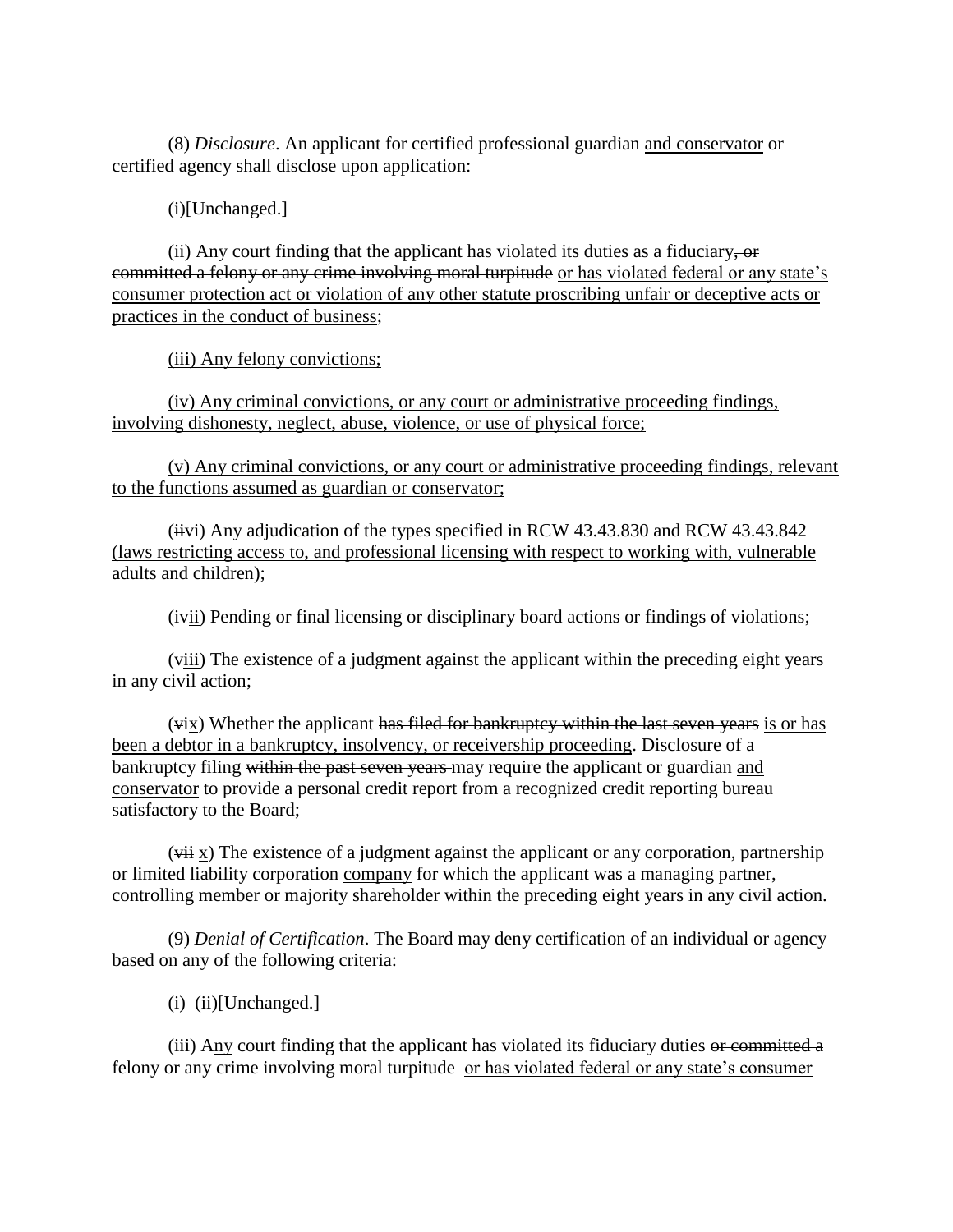protection act or violation of any other statute proscribing unfair or deceptive acts or practices in the conduct of business;

(iv) Any felony convictions;

(v) Any criminal convictions, or any court or administrative proceeding findings, involving dishonesty, neglect, abuse, violence, or use of physical force;

(vi) Any criminal convictions, or any court or administrative proceeding findings, relevant to the functions assumed as guardian or conservator;

(ivii) Any adjudication of the types specified in RCW 43.43.830 and RCW 43.43.842 (laws restricting access to, and professional licensing with respect to working with, vulnerable adults and children);

(viii) Pending or final licensing or disciplinary board actions or findings of violations;

(vix) A Board determination based on specific findings that the applicant lacks the requisite moral character or is otherwise unqualified to practice as a professional guardian and conservator;

 $(vii)$  A Board determination based on specific findings that the applicant's financial responsibility background is unsatisfactory.

(10) *Designation*/*Title*. An individual certified under this rule may use the initials "CPGC" following the individual's name to indicate status as "Certified Professional Guardian and Conservator." An agency certified under this rule may indicate that it is a "Certified Professional Guardian and Conservator Agency" by using the initials "CPGCA" after its name. An individual or agency may not use the term "certified professional guardian and conservator" or "certified professional guardian and conservator agency" as part of a business name.

## **(e) Guardian and Conservator Disclosure Requirements**.

(1) A Certified Professional Guardian and Conservator or Certified Agency shall disclose to the Board in writing within 30 days of occurrence:

(i) The existence of a judgment against the professional guardian and conservator arising from the professional guardian and conservator's performance of services as a fiduciary;

(ii) Any court finding that the professional guardian and conservator violated its fiduciary duties, or committed a felony or any crime involving moral turpitude or has violated federal or any state's consumer protection act or violation of any other statute proscribing unfair or deceptive acts or practices in the conduct of business;

(iii) Any felony convictions;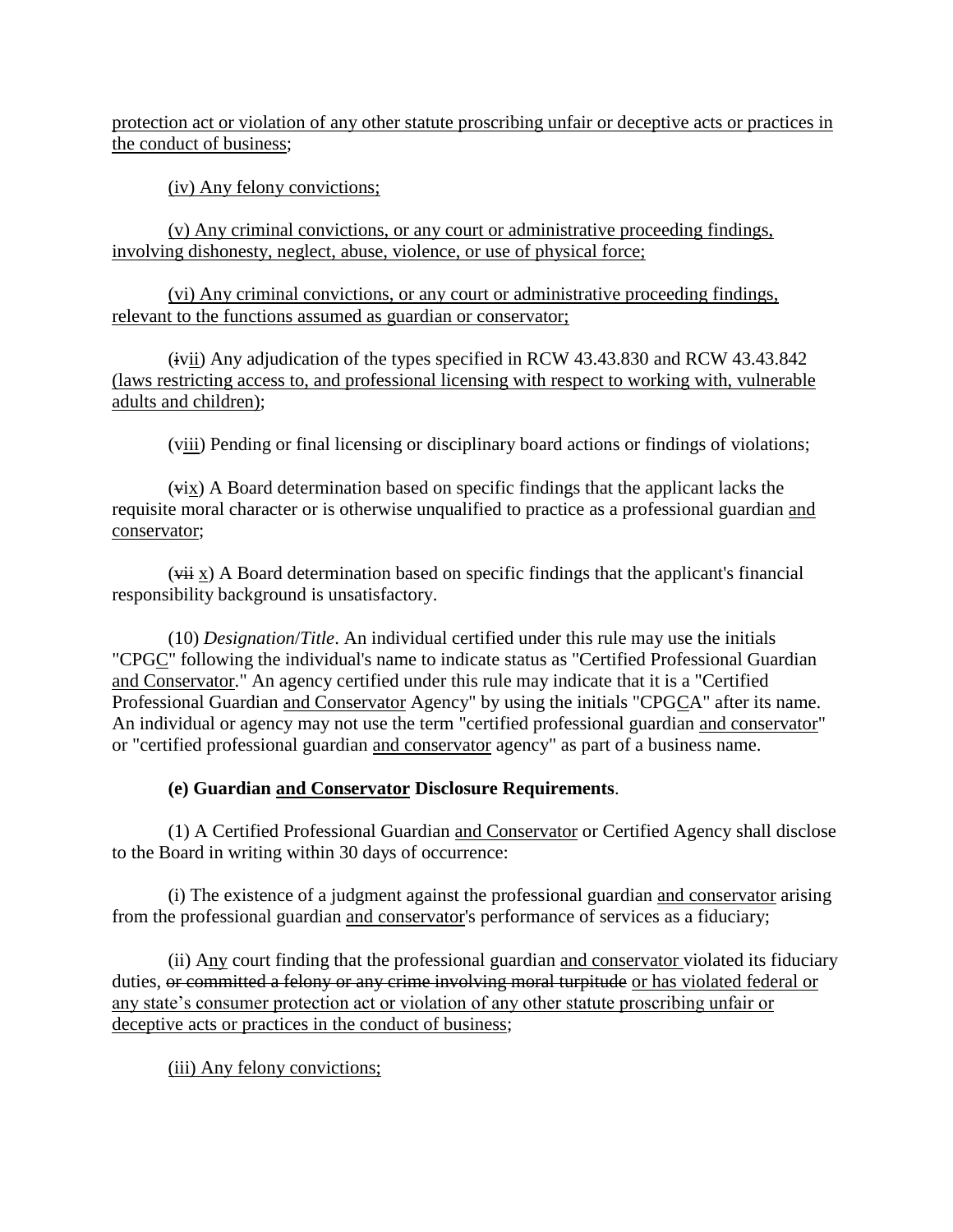(iv) Any criminal convictions, or any court or administrative proceedings findings, involving dishonesty, neglect, abuse, violence, or use of physical force;

(v) Any criminal convictions, or any court or administrative proceedings findings relevant to the functions assumed as guardian or conservator;

 $(iii$  vi) Any adjudication of the types specified in RCW 43.43.830 and RCW 43.43.842 (laws restricting access to, and professional licensing with respect to working with, vulnerable adults and children);

(ivii) Pending licensing or disciplinary actions related to fiduciary responsibilities or final licensing or disciplinary actions resulting in findings of violations;

(viii) Residential or business moves or changes in employment; and

(vix) Names of Certified Professional Guardians and Conservators and they employ or who leave their employ.

(2) Not later than June 30 of each year, each professional guardian and conservator and guardian and conservator agency shall complete and submit an annual disclosure statement providing information required by the Board.

**(f)** [Unchanged.]

**(g) Personal Identification Number**. The Board shall establish an identification numbering system for professional guardians and conservators. The Personal Identification Number shall be included with the professional guardian's and conservator's signature on documents filed with the court.

## **(h) Ethics Advisory Opinions, Comments, and Best Practices**.

(1) The Board may issue written ethics advisory opinions, comments and best practices to inform and advise Certified Professional Guardians and Conservators and Certified Agencies of their ethical obligations.

(2) Any Certified Professional Guardian and Conservator or Certified Agency may request in writing an ethical advisory opinion from the Board. Compliance with an opinion issued by the Board shall be considered as evidence of good faith in any subsequent disciplinary proceeding involving a Certified Professional Guardian and Conservator or Certified Agency.

(3) The Board shall publish opinions issued pursuant to this rule in electronic or paper format. The identity of the person requesting an opinion is confidential and not public information.

**(i)** [Unchanged.]